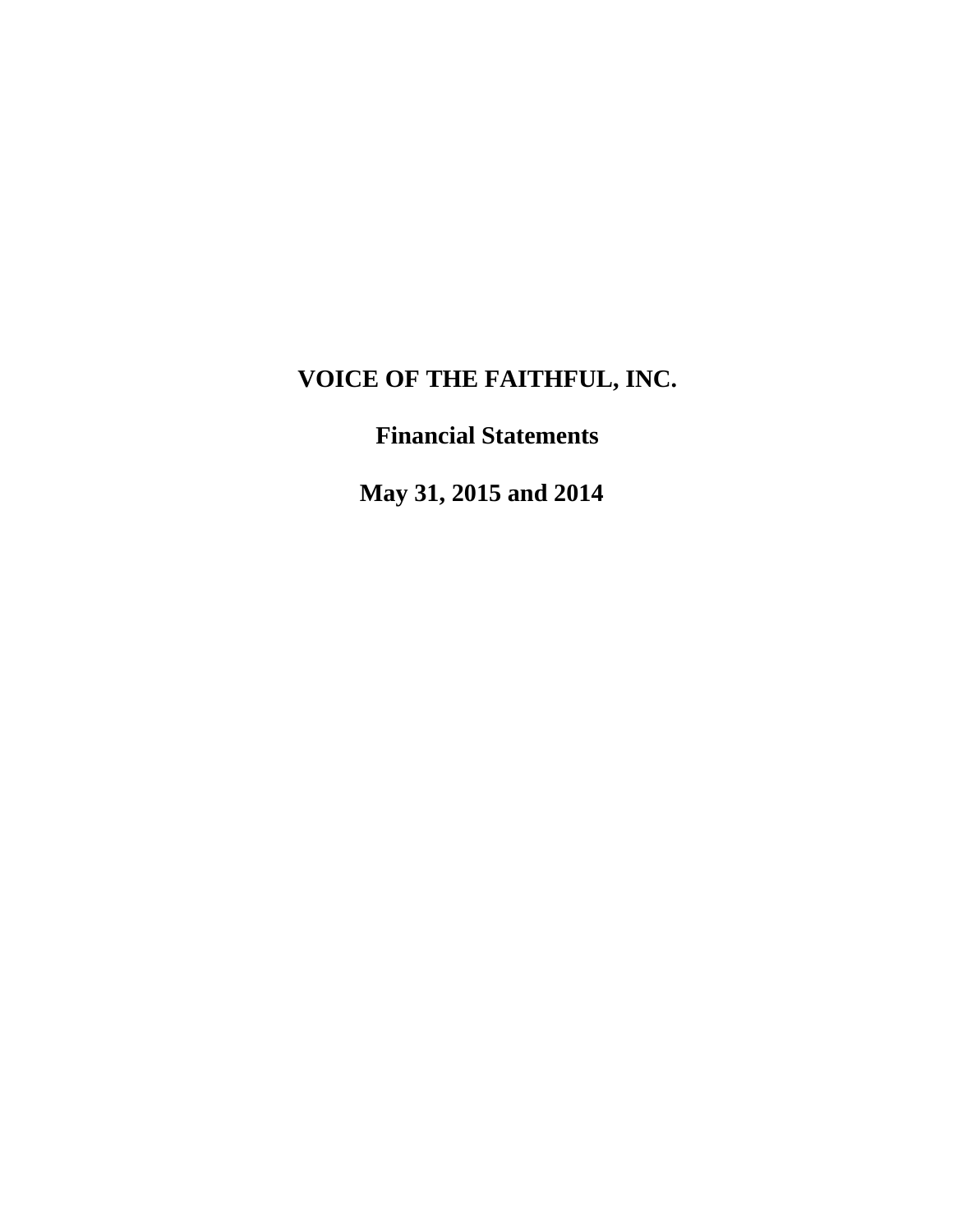# May 31, 2015 and 2014

# **CONTENTS**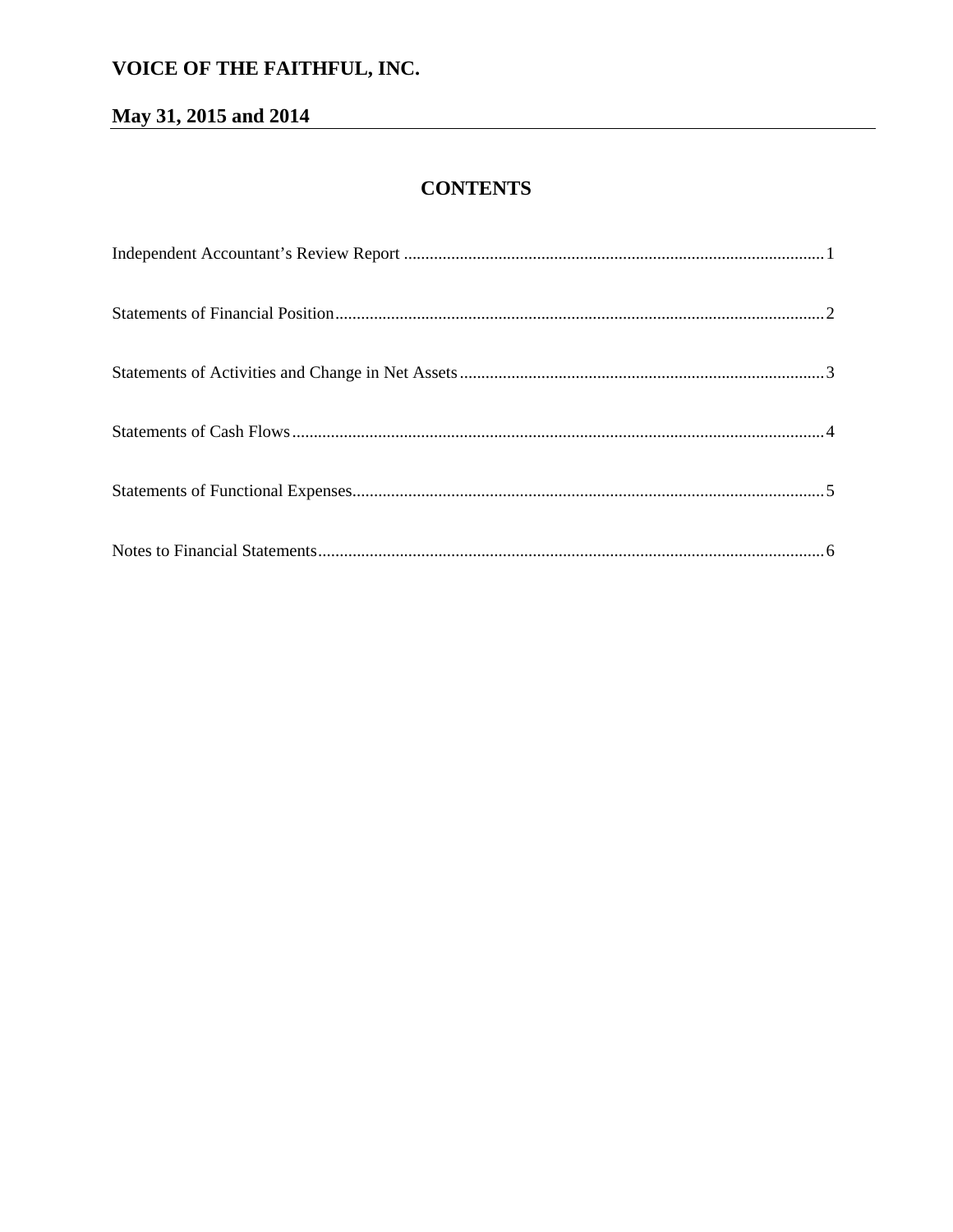# edelstein

#### **Independent Accountant's Review Report**

The Board of Directors Voice of the Faithful, Inc. Needham Heights, Massachusetts

We have reviewed the accompanying financial statements of Voice of the Faithful, Inc. (a nonprofit organization), which comprise the statement of financial position as of May 31, 2015, and the related statements of activities and change in net assets, cash flows and functional expenses for the year then ended, and the related notes to the financial statements. A review includes primarily applying analytical procedures to management's financial data and making inquiries of management. A review is substantially less in scope than an audit, the objective of which is the expression of an opinion regarding the financial statements as a whole. Accordingly, we do not express such an opinion.

#### **Management's Responsibility for the Financial Statements**

Management is responsible for the preparation and fair presentation of these financial statements in accordance with accounting principles generally accepted in the United States of America; this includes the design, implementation, and maintenance of internal control relevant to the preparation and fair presentation of financial statements that are free from material misstatement whether due to fraud or error.

#### **Accountant's Responsibility**

Our responsibility is to conduct the review engagement in accordance with Statements on Standards for Accounting and Review Services promulgated by the Accounting and Review Services Committee of the AICPA. Those standards require us to perform procedures to obtain limited assurance as a basis for reporting whether we are aware of any material modifications that should be made to the financial statements for them to be in accordance with accounting principles generally accepted in the United States of America. We believe that the results of our procedures provide a reasonable basis for our conclusion.

#### **Accountant's Conclusion**

Based on our review, we are not aware of any material modifications that should be made to the accompanying financial statements in order for them to be in accordance with accounting principles generally accepted in the United States of America.

#### **Prior Period Financial Statements**

The 2014 financial statements of Voice of the Faithful, Inc. were reviewed by other accountants whose report dated January 8, 2015 stated that, based on their procedures, they are not aware of any material modifications that should be made to those financial statements in order for them to be in accordance with accounting principles generally accepted in the United States of America.

Edelstein & Company LLP

Boston, Massachusetts February 17, 2016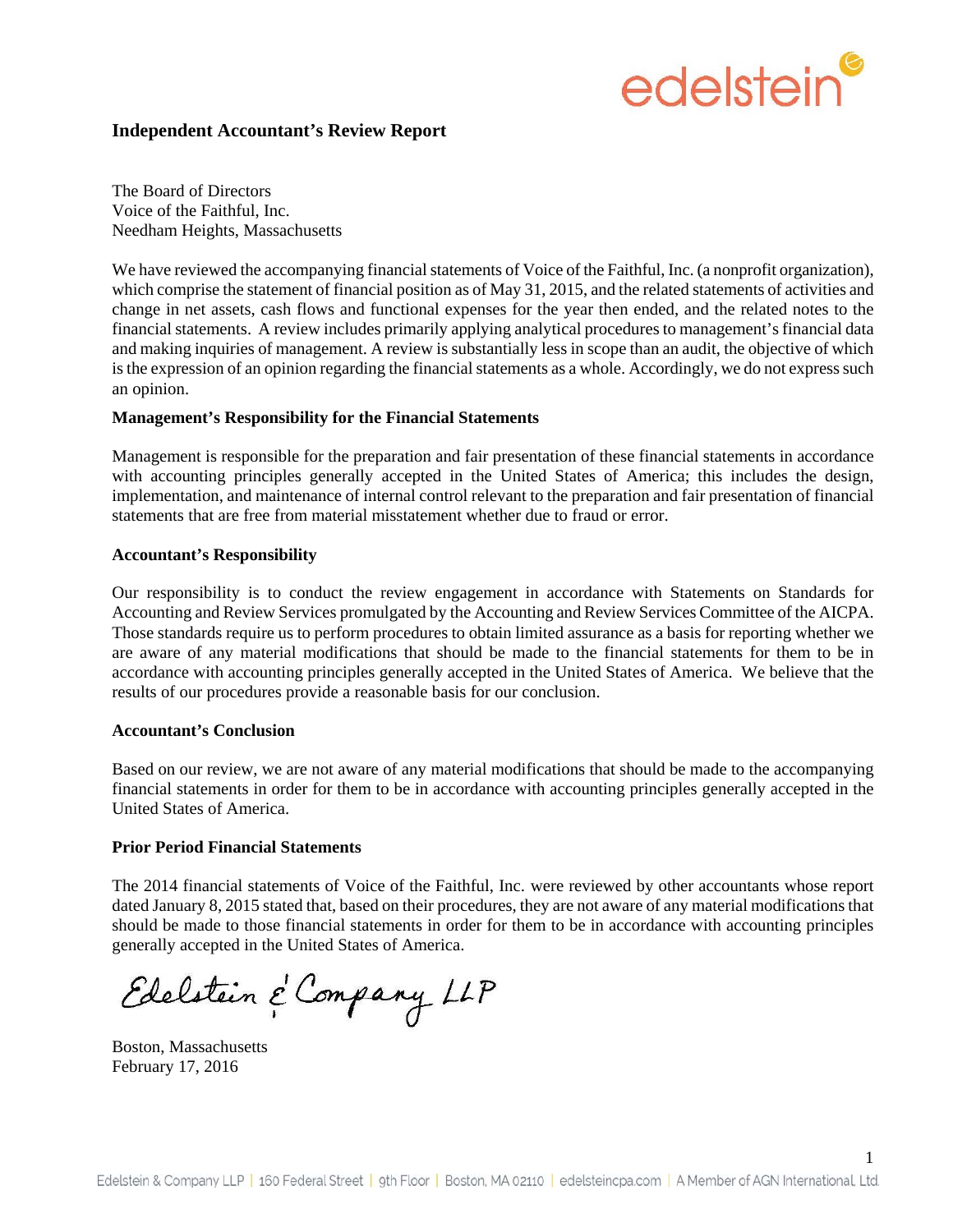# **Statements of Financial Position May 31, 2015 2014**

| $\cdots$                                |               |        |       |        |
|-----------------------------------------|---------------|--------|-------|--------|
|                                         |               |        |       |        |
| Assets:                                 |               |        |       |        |
| Cash                                    | \$            | 45,547 | \$    | 39,154 |
| Prepaid expenses and deposits           |               | 8,248  |       | 8,169  |
| Intangible assets, net                  |               | 1,803  |       | 2,188  |
| <b>Total assets</b>                     | \$            | 55,598 | $\$\$ | 49,511 |
| <b>Liabilities and net assets</b>       |               |        |       |        |
| <b>Liabilities:</b>                     |               |        |       |        |
| Accounts payable                        | $\mathcal{S}$ | 41,898 | \$    | 11,761 |
| Accrued expenses                        |               | 10,980 |       | 16,528 |
| <b>Total liabilities</b>                |               | 52,878 |       | 28,289 |
| <b>Net assets:</b>                      |               |        |       |        |
| Unrestricted                            |               | 1,425  |       | 7,536  |
| Temporarily restricted                  |               | 1,295  |       | 13,686 |
| <b>Total net assets</b>                 |               | 2,720  |       | 21,222 |
| <b>Total liabilities and net assets</b> | \$            | 55,598 | \$    | 49,511 |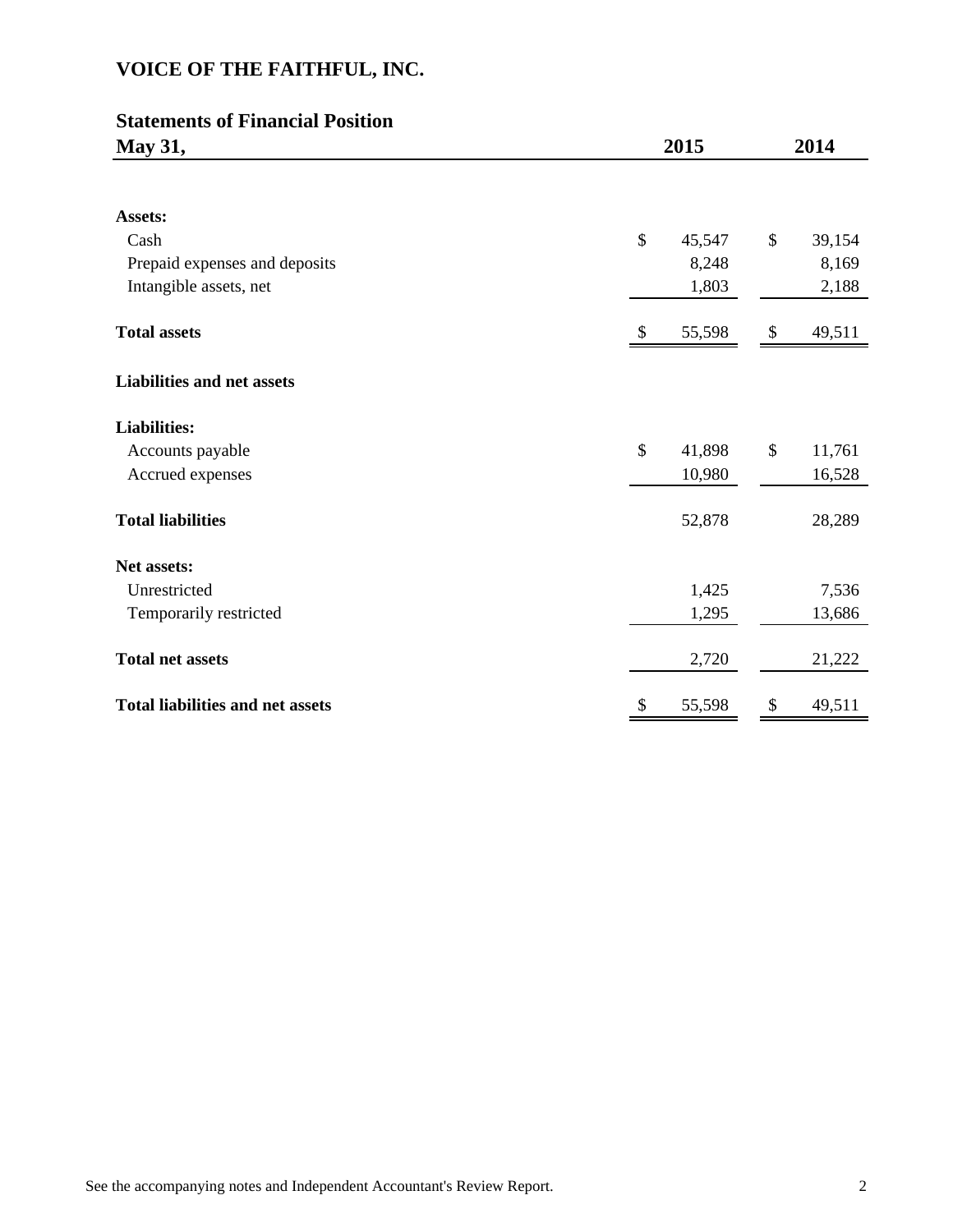# **Statements of Activities For the Years Ended May 31,**

|                                       | 2015 |              |        |            | 2014 |             |    |              |    |                          |    |         |
|---------------------------------------|------|--------------|--------|------------|------|-------------|----|--------------|----|--------------------------|----|---------|
|                                       |      | Temporarily  |        |            |      | Temporarily |    |              |    |                          |    |         |
|                                       |      | Unrestricted |        | Restricted |      | Total       |    | Unrestricted |    | Restricted               |    | Total   |
| <b>Revenues:</b>                      |      |              |        |            |      |             |    |              |    |                          |    |         |
| Contributions                         | \$   | 353,757      | $\$\,$ |            | \$   | 353,757     | \$ | 381,268      | \$ | 745                      | \$ | 382,013 |
| Other                                 |      | 1,345        |        |            |      | 1,345       |    | 9,172        |    |                          |    | 9,172   |
| Interest income                       |      | 28           |        |            |      | 28          |    | 29           |    |                          |    | 29      |
| Net assets released from restrictions |      | 12,391       |        | (12, 391)  |      |             |    | 6,525        |    | (6,525)                  |    |         |
| <b>Total revenue</b>                  |      | 367,521      |        | (12, 391)  |      | 355,130     |    | 396,994      |    | (5,780)                  |    | 391,214 |
| <b>Expenses:</b>                      |      |              |        |            |      |             |    |              |    |                          |    |         |
| Program services                      |      | 189,466      |        |            |      | 189,466     |    | 205,086      |    | -                        |    | 205,086 |
| Fundraising                           |      | 117,097      |        |            |      | 117,097     |    | 118,793      |    | $\overline{\phantom{a}}$ |    | 118,793 |
| Management and general                |      | 67,069       |        |            |      | 67,069      |    | 75,351       |    |                          |    | 75,351  |
| <b>Total expenses</b>                 |      | 373,632      |        |            |      | 373,632     |    | 399,230      |    |                          |    | 399,230 |
| <b>Change in net assets</b>           |      | (6,111)      |        | (12, 391)  |      | (18,502)    |    | (2,236)      |    | (5,780)                  |    | (8,016) |
| Net assets, beginning of year         |      | 7,536        |        | 13,686     |      | 21,222      |    | 9,772        |    | 19,466                   |    | 29,238  |
| Net assets, end of year               | \$   | 1,425        | \$     | 1,295      | \$   | 2,720       | \$ | 7,536        | \$ | 13,686                   | \$ | 21,222  |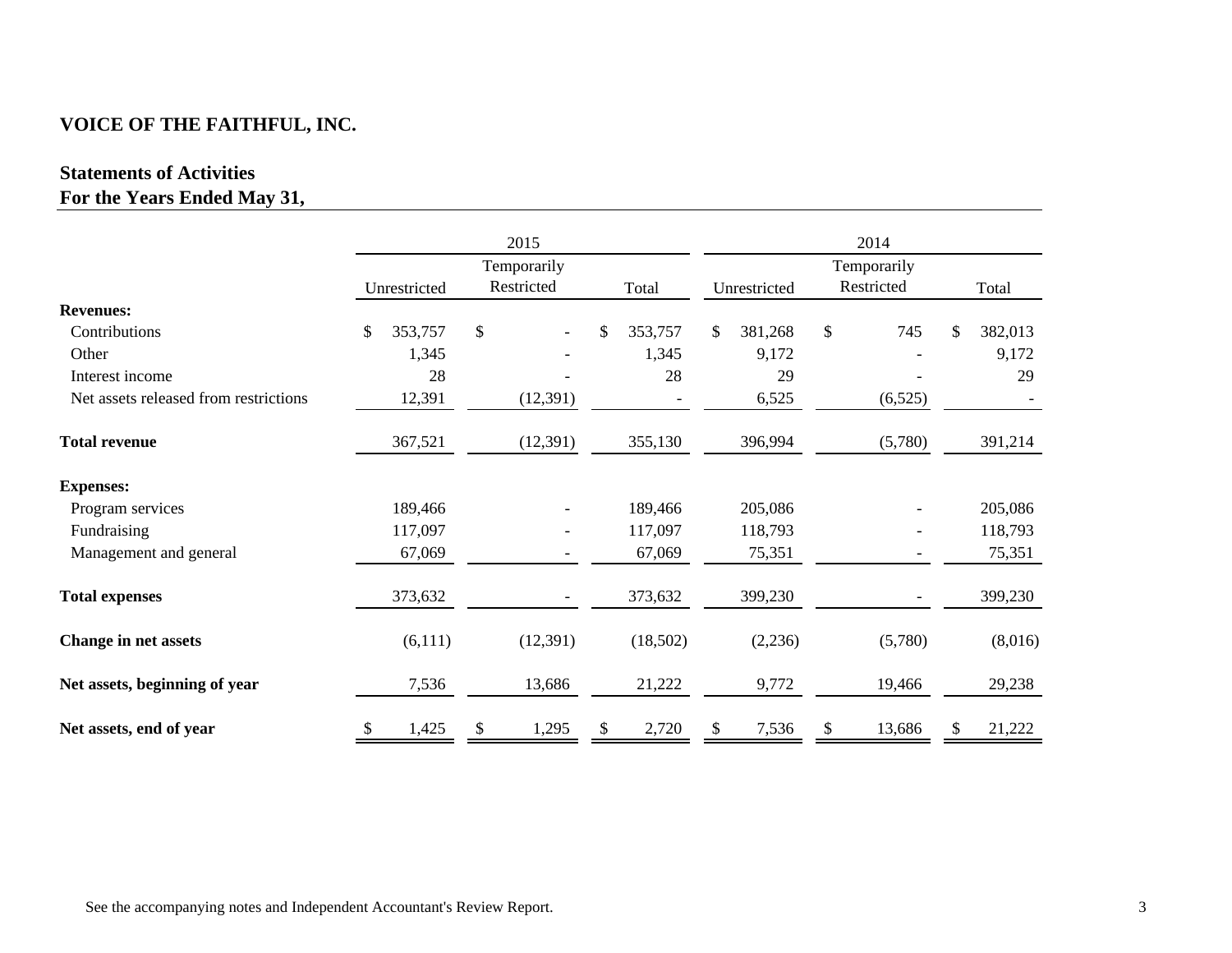# **Statements of Cash Flows For the Years Ended May 31, 2015** 2014

| Cash flows provided by (used in) operating activities: |                |               |
|--------------------------------------------------------|----------------|---------------|
| Change in net asset                                    | \$<br>(18,502) | \$<br>(8,016) |
| Adjustments to reconcile change in net assets to net   |                |               |
| cash used in operating activities:                     |                |               |
| Depreciation and amortization                          | 385            | 2,957         |
| Change in operating assets and liabilities             |                |               |
| Prepaid expenses and other current liabilities         | (79)           | (823)         |
| Accounts payable                                       | 30,137         | (9,818)       |
| Accrued expenses and other current liabilities         | (5,548)        | (7, 871)      |
| Net cash provided by (used in) operating activities    | 6,393          | (23,571)      |
| Cash, beginning of year                                | 39,154         | 62,725        |
| Cash, end of year                                      | 45,547         | \$<br>39,154  |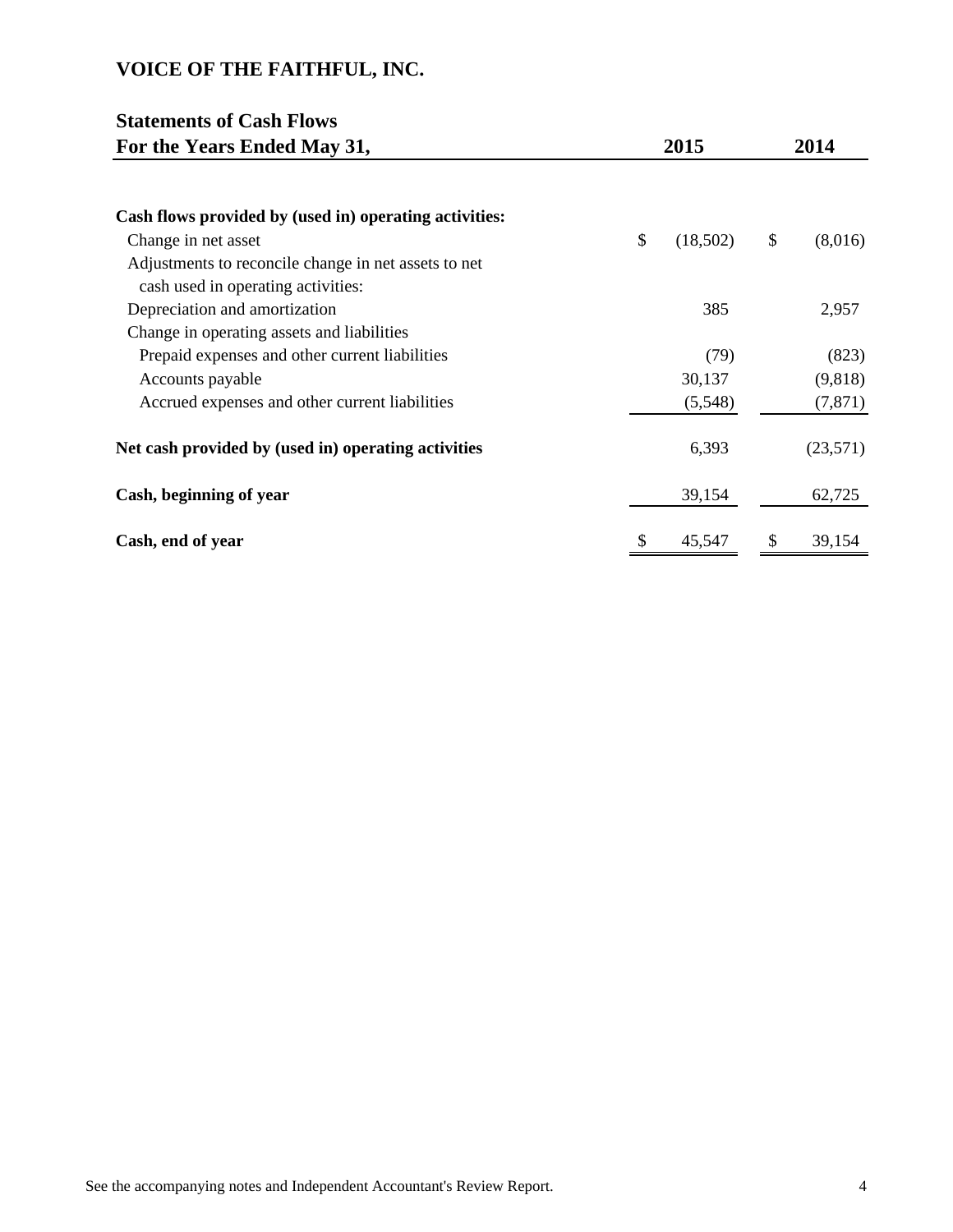# **Statements of Functional Expenses For the Years Ended May 31,**

|                                | 2015                |              |                           |                   |                     |               | 2014                      |                   |
|--------------------------------|---------------------|--------------|---------------------------|-------------------|---------------------|---------------|---------------------------|-------------------|
|                                | Program<br>Services | Fundraising  | Management<br>and General | Total<br>Expenses | Program<br>Services | Fundraising   | Management<br>and General | Total<br>Expenses |
| Salaries and contractor's fees | 116,282<br>S.       | 52,855<br>\$ | 42,284<br>\$              | 211,421<br>\$.    | 126,858<br>\$.      | 57,662<br>\$. | \$<br>46,131              | 230,651<br>\$.    |
| Technology and communications  | 12,594              | 5,725        | 4,580                     | 22,899            | 13,496              | 6,135         | 4,908                     | 24,539            |
| Printing and mailings          |                     | 35,068       |                           | 35,068            |                     | 27,910        | $\overline{\phantom{a}}$  | 27,910            |
| Education and training         |                     |              |                           |                   |                     |               | 769                       | 769               |
| Occupancy                      | 12,003              | 5,456        | 4,365                     | 21,823            | 11,887              | 5,403         | 4,323                     | 21,613            |
| Postage and delivery           | 1,064               | 484          | 387                       | 1,935             | 1,132               | 514           | 411                       | 2,057             |
| Conferences/meetings/events    | 19,955              |              |                           | 19,955            | 23,712              |               |                           | 23,712            |
| Professional fees              |                     |              | 7,060                     | 7,060             |                     |               | 8,947                     | 8,947             |
| Other expenses                 | 2,256               | 1,026        | 7,059                     | 10,341            | 7,285               | 1,039         | 6,111                     | 14,435            |
| Software consulting            |                     |              |                           |                   | 4,153               | 1,888         | 1,510                     | 7,551             |
| Telecommunications             | 5,622               | 806          | 645                       | 7,072             | 5,258               | 1,203         | 963                       | 7,424             |
| Marketing                      | 11,176              |              |                           | 11,176            | 3,626               |               |                           | 3,626             |
| Office expense                 | 1,683               | 765          | 612                       | 3,060             | 1,879               | 854           | 683                       | 3,416             |
| Depreciation                   |                     |              |                           |                   | 1,414               | 643           | 515                       | 2,572             |
| Amortization                   | 212                 | 96           | 77                        | 385               | 209                 | 96            | 80                        | 385               |
| Grants                         | 6,620               |              |                           | 6,620             | 3,710               |               |                           | 3,710             |
| Development and appeals        |                     | 14,817       |                           | 14,817            | 467                 | 15,446        |                           | 15,913            |
|                                | 189,466             | 117,097      | 67,069                    | 373,632           | 205,086             | 118,793       | 75,351<br>\$              | 399,230<br>\$     |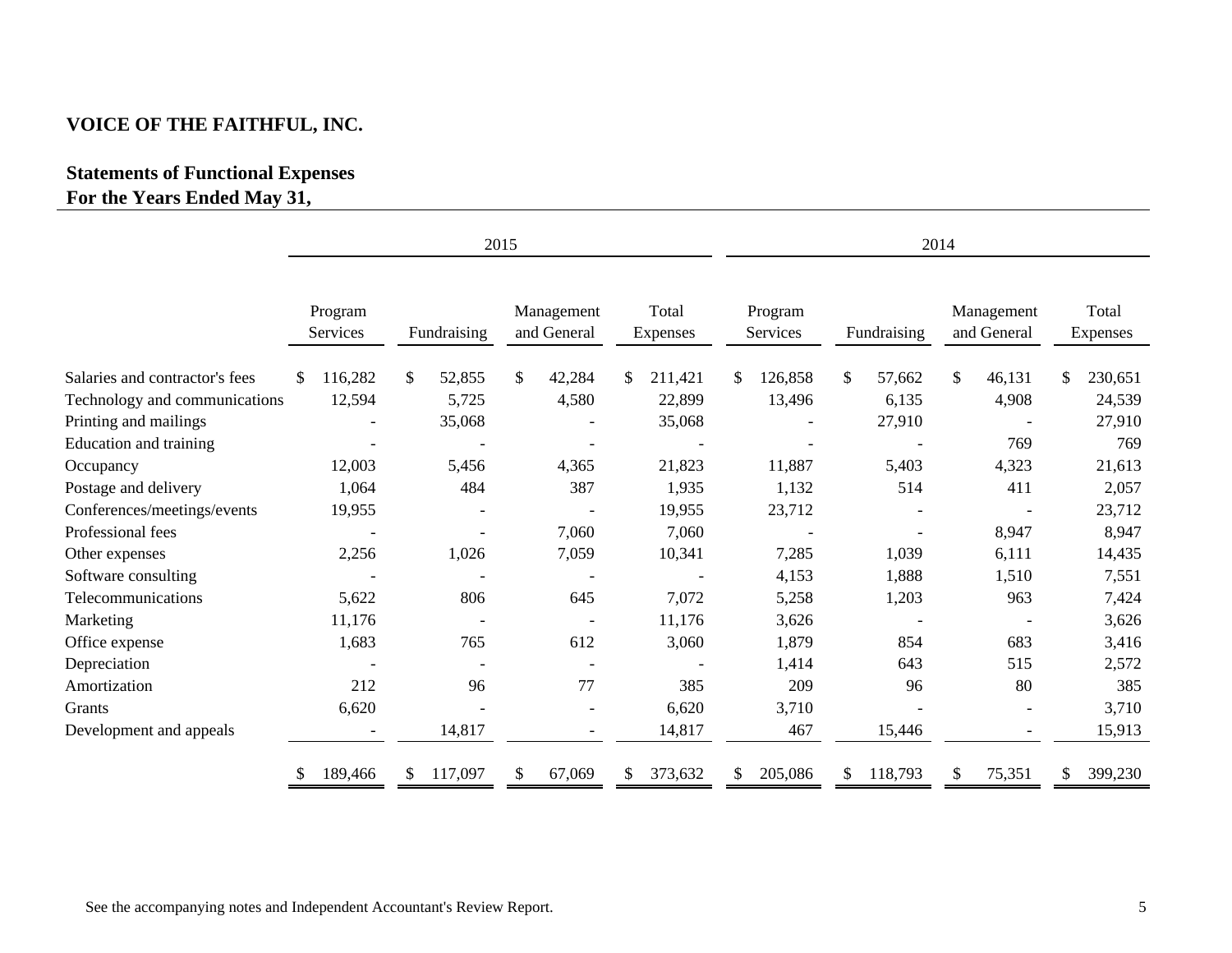#### **Notes to Financial Statements**

#### **1. Organization**

Voice of the Faithful, Inc. (the "Organization") is a not-for-profit organization incorporated in Massachusetts in June 2002 and formed in response to the clergy sexual abuse crisis. The Organization's mission is to provide a prayerful voice, attentive to the Spirit, through which the Faithful can actively participate in the governance and guidance of the Catholic Church. The Organization seeks Church reform oriented towards supporting survivors of clergy sexual abuse, supporting priests of integrity, and shaping structural change within the Catholic Church. The major sources of funding come from individual contributors sharing the concerns of the Organization.

#### **2. Summary of Significant Accounting Policies**

#### *Basis of Presentation*

In order to ensure the observance of limitations and restrictions placed on the use of resources available to the Organization, the Organization determines the classification of its net assets and its revenues, expenses, gains, and losses based on the existence or absence of donor-imposed restrictions.

The net assets of the Organization and its revenue and support are reported in three categories as follows:

- (1) Unrestricted resources are those available for support of the Organization's general operations.
- (2) Temporarily restricted resources are those restricted by donors for a specific purpose or the passage of time.
- (3) Permanently restricted net assets represent the fair value of the original gift subject to donor-imposed stipulations that they be maintained permanently by the Organization

The Organization did not have any permanently restricted net assets as of May 31, 2015 and 2014, and for the years then ended.

#### *Cash*

Cash is comprised of deposits held in checking and savings accounts with banks.

#### *Equipment and Furniture*

Equipment is recorded at cost or, if donated, at fair value at the time of donation. Depreciation is provided using the straight-line method over the estimated useful lives of the respective assets, which are five years for equipment and seven years for furniture. Expenditures for maintenance, repairs, and renewals are charged to expense when incurred, whereas major additions in excess of \$500 are capitalized.

#### *Intangible Assets*

Intangible assets represent website and database development costs which are amortized using the straight-line method over three years. Costs associated with the purchase of a trademark have been capitalized and are amortized using the straight-line method over seventeen years.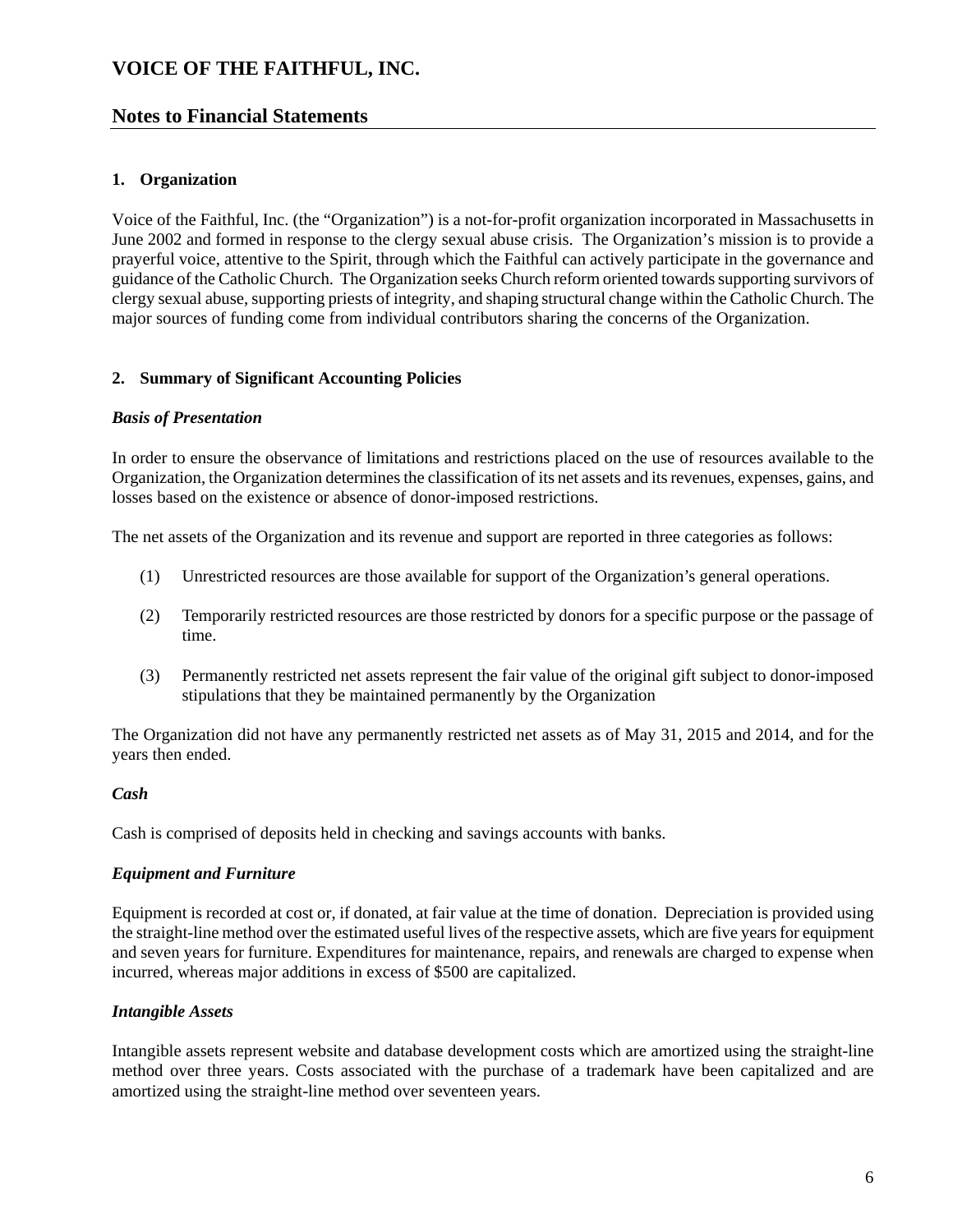#### **Notes to Financial Statements**

#### **2. Significant Accounting Policies (continued)**

#### *Contributions*

Contributions received are recorded as unrestricted, temporarily restricted, or permanently restricted support, depending on the existence and/or nature of any donor restrictions. Contributions that are classified as temporarily restricted are reclassified as unrestricted net asset upon satisfaction of the program restriction or expiration of the time restriction.

#### *Functional Allocation of Expenses*

The costs of providing the various programs and other activities have been summarized on a functional basis in the statements of activities and changes in net assets. Accordingly, certain costs have been allocated among the programs and supporting services benefited.

#### *Use of Estimates and Subsequent Events*

The preparation of financial statements in conformity with accounting principles generally accepted in the United States of America requires management to make estimates and assumptions that affect certain reported amounts and disclosures. Actual results could differ from those estimates.

The Organization's management has evaluated the effect which subsequent events may have on these financial statements. Management's evaluation was completed on February 17, 2016, the date these financial statements became available to be issued. No events have occurred subsequent to the statement of financial position date and through the date of evaluation that meet the criteria required for disclosure or accrual.

#### *Income Taxes*

The Organization operates as a publicly supported tax-exempt organization pursuant to Section  $501(c)(3)$  of the Internal Revenue Code and, accordingly, is exempt from federal income taxes on related income. The Organization is also exempt from Massachusetts income taxes under Massachusetts General Law Chapter 180. Returns for tax years beginning with those filed for the year ended May 31, 2012 are open to examination.

#### *Reclassifications*

Certain 2014 amounts have been reclassified to conform with the current year's financial statement presentation.

#### **3. Equipment and Furniture**

Equipment and furniture consisted of computer equipment in the amount of \$22,728 and office furniture in the amount of \$7,218, and were fully depreciated at May 31, 2015 and 2014.